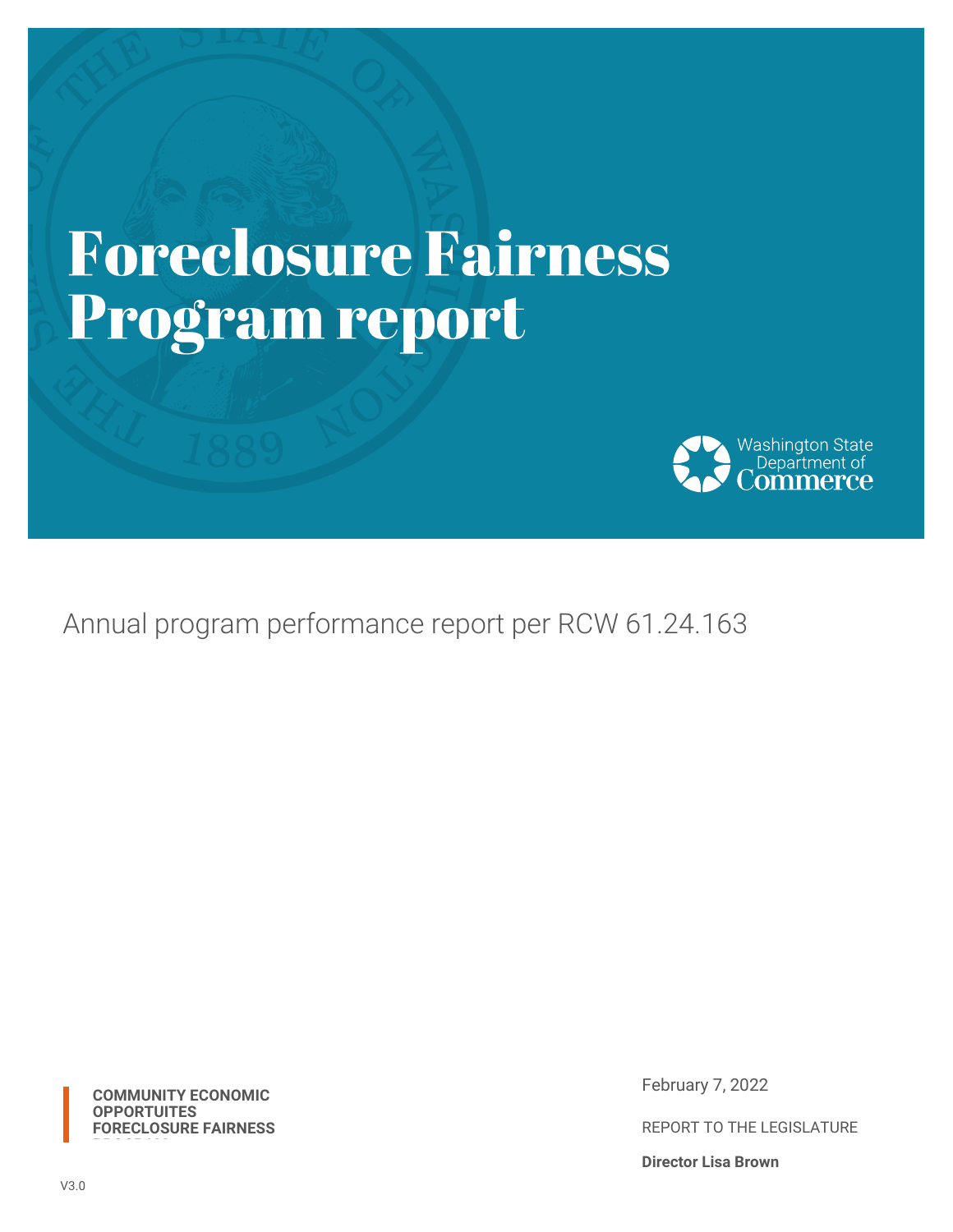### Acknowledgments

**Washington State Department of Commerce** Diane Klontz, assistant director, Community Services and Housing Division

Cecil Daniels, managing director, Community Economic Opportunities Unit

Nathan Peppin, program manager, Foreclosure Fairness Program

Kyle Jung, commerce specialist, Foreclosure Fairness Program

Zoë Myers, program coordinator, Foreclosure Fairness Program

**Washington State Housing Finance Commission** Steve Walker, executive director

**Washington State Office of the Attorney General** Bob Ferguson, attorney general

**Office of Civil Legal Aid** James Bamberger, director

Special thanks to the Dispute Resolution Centers, Northwest Justice Project, mediators, attorneys and housing counselors who collaborate with the Department of Commerce to implement and deliver the Foreclosure Fairness Program.

**Washington State Department of Commerce** Nathan Peppin

Nathan.Peppin@commerce.wa.gov

FORECLOSURE FAIRNESS PROGRAM

1011 Plum St. SE P.O. Box 42525 Olympia, WA 98504-2525

#### [www.commerce.wa.gov](file:///C:/Users/scottv/Desktop/www.commerce.wa.gov)

For people with disabilities, this report is available on request in other formats. To submit a request, please call 360-725-4000 (TTY 360-586-0772)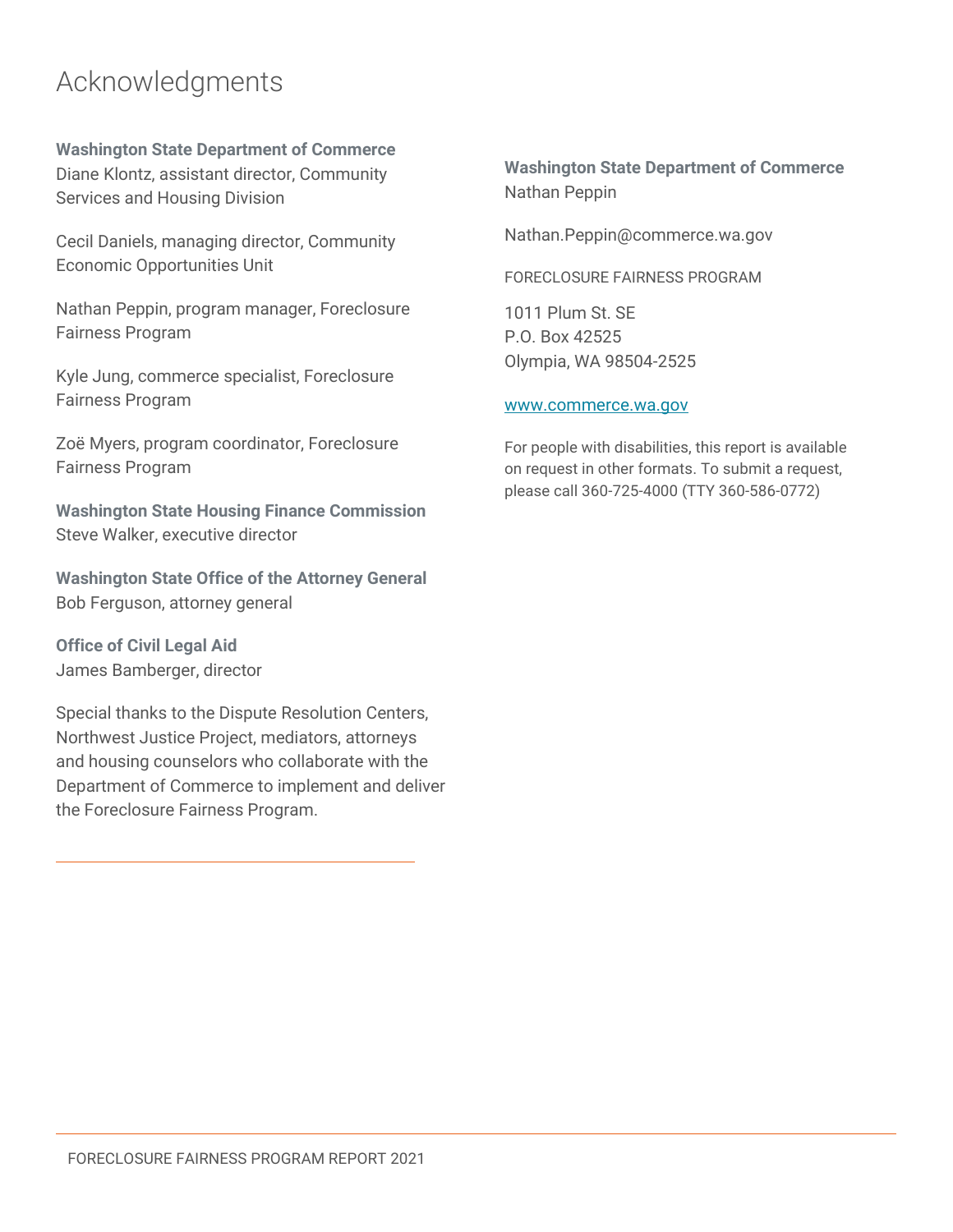# Table of Contents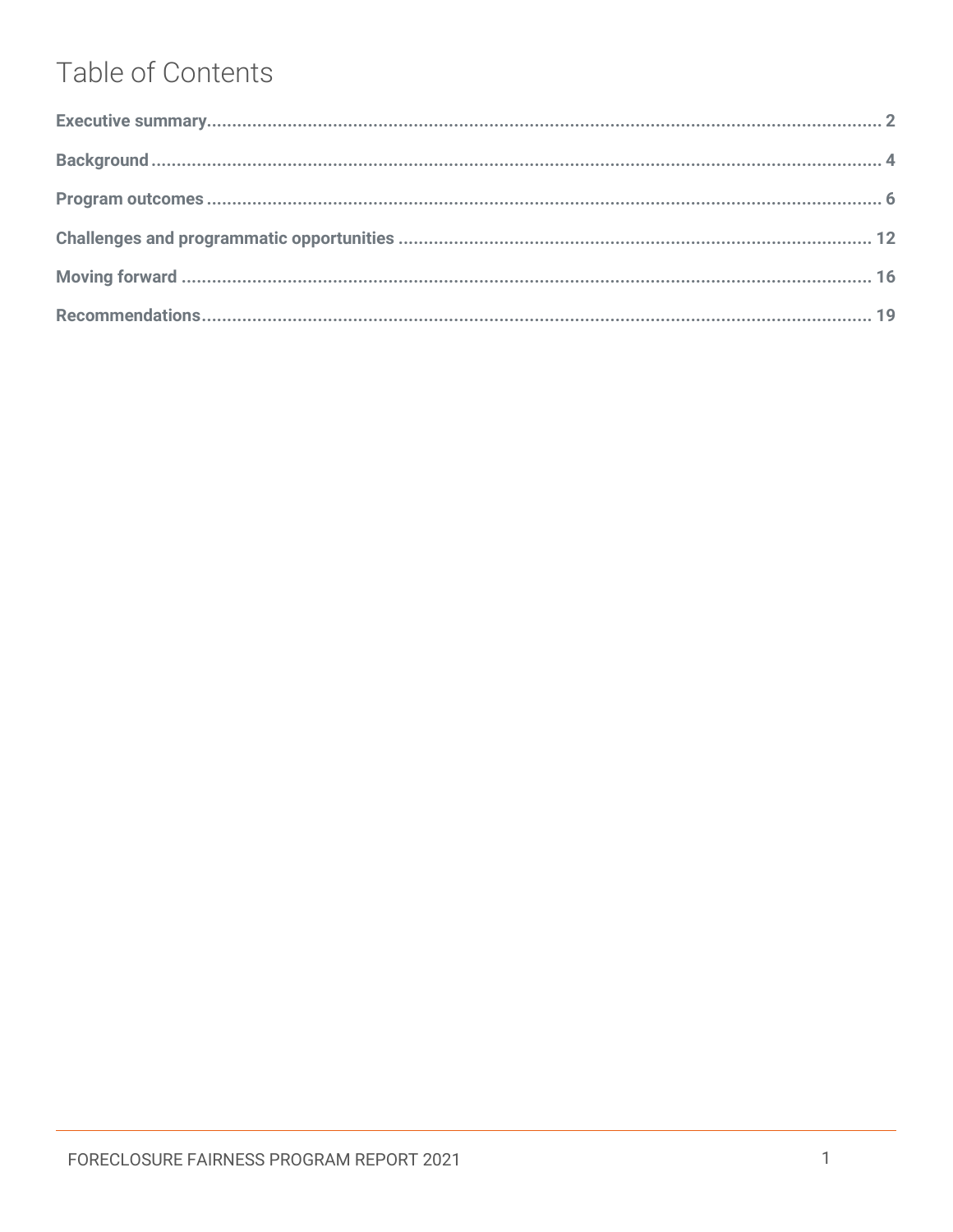# <span id="page-3-0"></span>Executive summary

#### Overview

This annual report provides Foreclosure Fairness Program (FFP) data to satisfy the reporting requirements in [RCW 61.24.163\(18\)](https://app.leg.wa.gov/rcw/default.aspx?cite=61.24.163) and additional programmatic context and background. The full text of the legislative reporting requirements is in the table below:

Table 1: Locations of annual reporting requirements in this report

| <b>Subsection</b> | <b>Statutory language</b>                                                                                                                                                                                                                                       | <b>Location</b>                                                                                     |
|-------------------|-----------------------------------------------------------------------------------------------------------------------------------------------------------------------------------------------------------------------------------------------------------------|-----------------------------------------------------------------------------------------------------|
| (a)               | "The performance of the program, including the numbers of<br>borrowers who are referred to mediation by a housing counselor<br>or attorney."                                                                                                                    | Table 2                                                                                             |
| (b)               | "The results of the mediation program, including the number of<br>mediations requested by housing counselors and attorneys."                                                                                                                                    | Tables 4, 5 and 6                                                                                   |
| (b)               | "The number of certifications of good faith issued, the number of<br>borrowers and beneficiaries who failed to mediate in good faith,<br>and the reasons for the failure to mediate in good faith, if known,<br>the numbers of loans restructured or modified." | Table 7                                                                                             |
| (b)               | "The change in the borrower's monthly payment for principal and<br>interest, and the number of principal write-downs and interest<br>rate reductions."1                                                                                                         | Table 4                                                                                             |
| (b)               | "To the extent practical, the number of borrowers who report a<br>default within a year of restructuring or modification."                                                                                                                                      | Commerce conducted a survey<br>in 2014, which determined that<br>this information is not available. |
| (c)               | "The information received by housing counselors regarding<br>outcomes of foreclosures."                                                                                                                                                                         | Table 3                                                                                             |
| (d)               | "Any recommendations for changes to the statutes regarding the<br>mediations program."                                                                                                                                                                          | Recommendations                                                                                     |

<sup>&</sup>lt;sup>1</sup> Chapter 61.24.163 RCW requires Commerce report on "the change in the borrower's monthly payment for principal and interest." This data is contained in private documents that are not available to Commerce and is therefore not included in this report.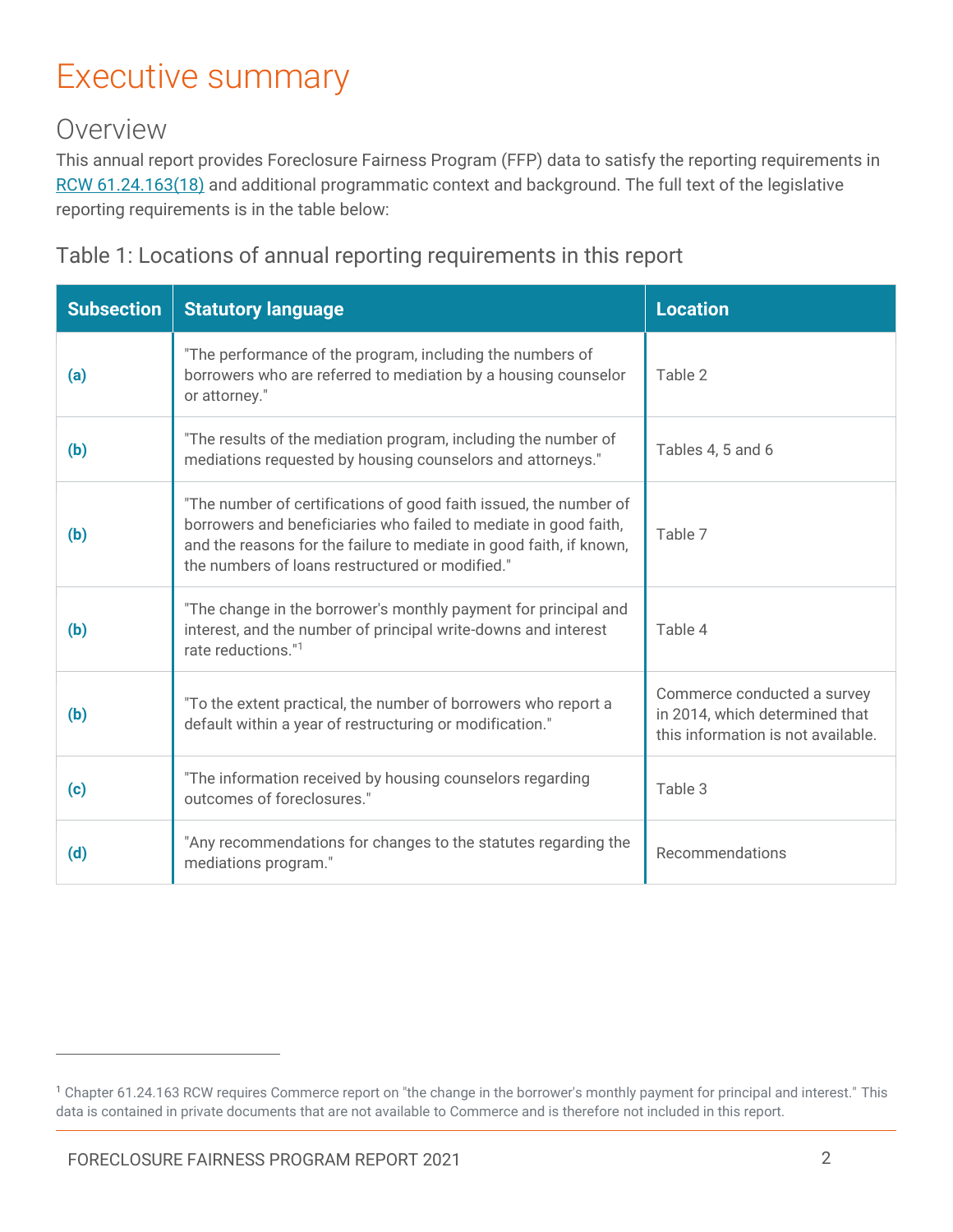### Summary of issues and recommendations

Commerce identified and briefly summarized three primary issues and two recommendations below. For more information on these issues and recommendations, please see the full sections within the report.

#### Issues recognized by Commerce:

- $\mathbf O$ **Expected increase of referrals due to borrowers exiting forbearance:** The program is preparing for an increase in referrals due to the sizeable number of borrowers exiting COVID-19-related mortgage forbearance programs. We expect an increase in referrals beginning in January 2022.
- $\mathbf O$ **Introduction of the Homeowner Assistance Fund (HAF):** The state of Washington received \$173.1 million from the federal government through the American Rescue Plan for the Homeowner Assistance Fund. However, the outlined funding structure of these new funds might not meet the potential program needs.
- $\mathbf{O}$ **Current reporting structure:** The current statutory reporting requirements for the Foreclosure Fairness Program are outdated and an unnecessary allocation of resources and time. The current report structure does not allow stakeholders and legislators to access the most current program data.

#### Commerce recommendations:

- O **State support for the Homeowner Assistance Fund:** The federal government implemented a dedicated of \$9.3 billion fund through the American Rescue Plan called the Homeowner Assistance Fund (HAF).<sup>2</sup> Washington was allotted \$173.1 million through the plan, with 10% available immediately. However, the current structure of the funding might not provide the opportunity to serve our communities effectively without additional state funding. For an overview of the Homeowner Assistance Fund and the American Rescue Plan, please see the section titled "American Rescue Plan Act (2021)**.**"
- $\mathbf{O}$ **Revise the legislative report requirements for the program:** Commerce recommends that the program's legislative reporting requirements be changed to allow dynamic web-based data that better reflect program performance. This will ensure that legislators and stakeholders have the most current information available.

<sup>&</sup>lt;sup>2</sup> U.S. Department of the Treasury, "Homeowner Assistance Fund: Data and Methodology for State and Territory Allocations," [Homeowner Assistance Fund Data and Methodology clean20210414 \(treasury.gov\)](https://home.treasury.gov/system/files/136/HAF-state-territory-data-and-allocations.pdf)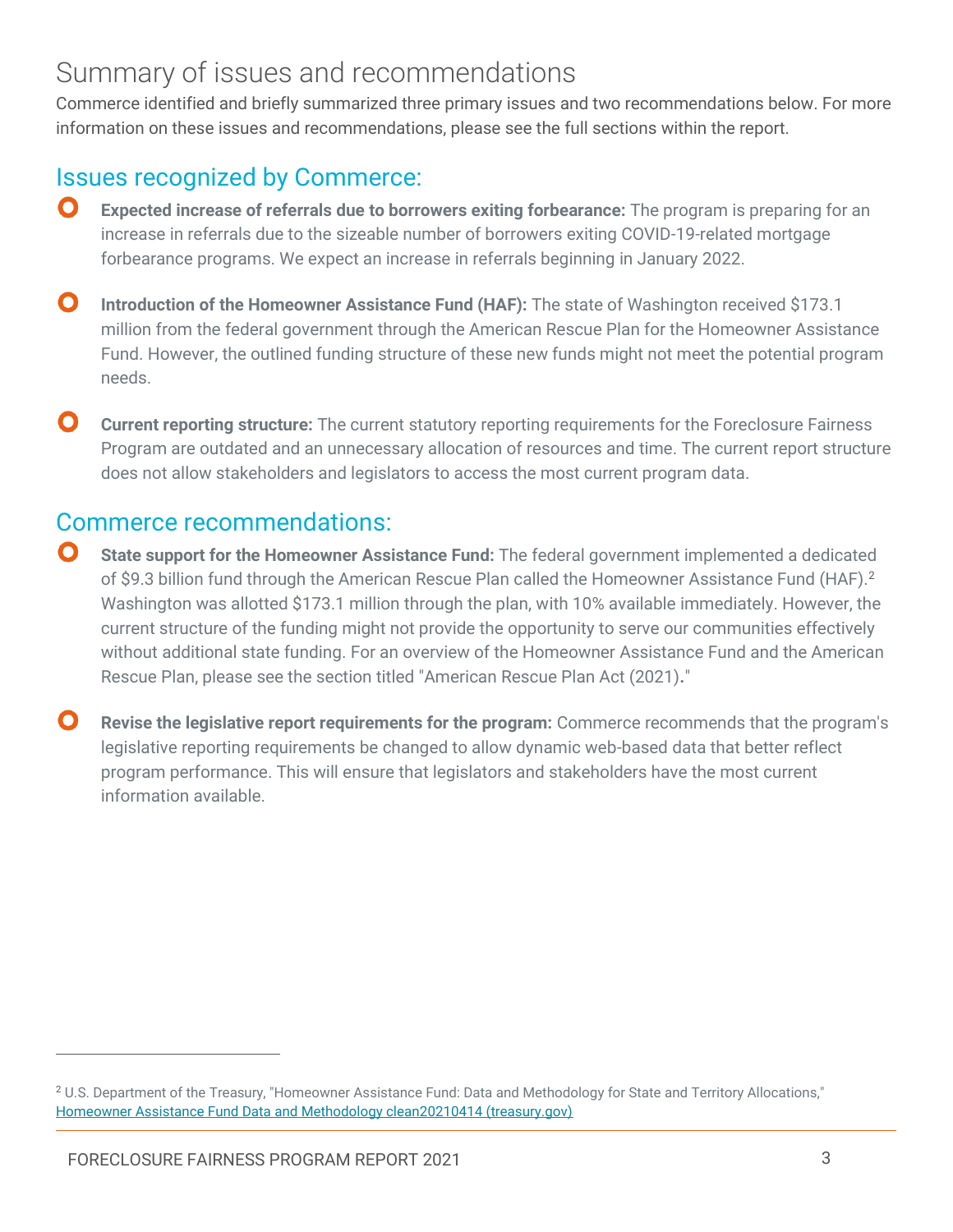# <span id="page-5-0"></span>Background

### Program history

The Legislature created the Foreclosure Fairness Program (FFP) in 2011 in response to the significant number of foreclosures resulting from the Great Recession. The program provides an opportunity for borrowers facing foreclosure to find alternatives by demanding mediation with their lenders (beneficiaries). In 2013, the second full year of the program's operation, there were more than 37,000 foreclosures statewide,<sup>3</sup> and the mediation program received more than 2,500 referrals.<sup>4</sup> As the state recovered from the recession, the number of foreclosures and referrals declined steadily.

#### Agency partner roles and responsibilities

The Foreclosure Fairness Act (FFA) assigns the primary responsibility for developing and managing the FFP to the Department of Commerce (Commerce).

#### **Commerce partners with the following entities to perform the work:**

- **O** Washington State Housing Finance Commission (WSHFC)
- **O** Office of the Attorney General (AGO)
- O Office of Civil Legal Aid (OCLA)

#### **The Foreclosure Fairness Program also collaborates with:**

- **O** Dispute Resolution Centers
- **O** Mediators
- **O** Attorneys (private and civil legal aid)
- **O** Housing counselors

#### Washington State Department of Commerce

Commerce is charged with the program's overall management and administration of the Foreclosure Fairness Fund. Commerce is responsible for recruiting, training and approving mediators. Commerce also receives referrals and assigns mediators to eligible cases. Additionally, Commerce is responsible for maintaining a list of approved foreclosure mediators. The act identifies the following groups as eligible to become foreclosure mediators:

**O** Attorneys

 $\overline{a}$ 

- **O** Retired judges
- **O** U.S. Department of Housing and Urban Development-approved counselors
- O Employees and volunteers of Dispute Resolution Centers

Commerce requires participating mediators take foreclosure mediation training and have additional documented mediator training and experience.<sup>5</sup> As of November 2021, there are 63 active mediators on

<sup>3</sup> From unpublished data provided by Zillow.

<sup>4</sup> From Commerce Foreclosure Fairness Program database.

<sup>&</sup>lt;sup>5</sup> Washington State Department of Commerce, "Interested in Becoming a Mediator?" (2013)[, ffp-interested-in-becoming-mediator-](http://www.commerce.wa.gov/wp-content/uploads/2015/11/ffp-interested-in-becoming-mediator-2013.pdf)[2013.pdf \(wa.gov\)](http://www.commerce.wa.gov/wp-content/uploads/2015/11/ffp-interested-in-becoming-mediator-2013.pdf)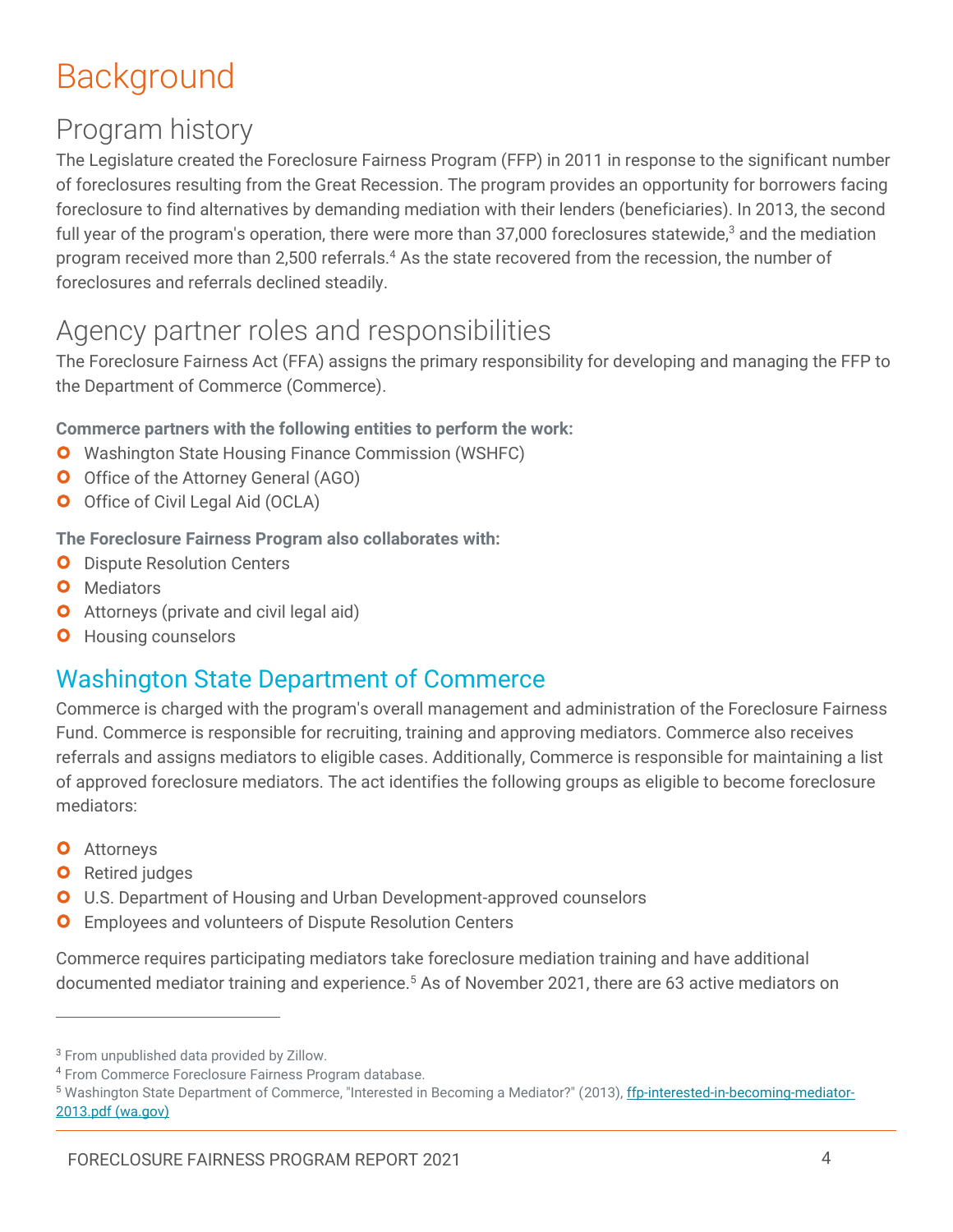Commerce's approved list. Mediators have full discretion in conducting the sessions and determining outcomes.

#### Washington State Housing Finance Commission

The Washington State Housing Finance Commission (WSHFC) administers a homeowner counseling program. The commission also oversees the toll-free Homeownership Resource Hotline (1-877-894-HOME (4663)), which provides homeowners with free foreclosure prevention counseling. Much of the FFP funds directed to the WSHFC support free-to-consumers foreclosure-related housing counseling services throughout the state, including:

- **O** Information and referrals
- **O** Preparation for and representation at meet-and-confer sessions
- **O** Preparation for and representation at mediation
- **O** Homeowner education and participation in community projects benefiting homeowners

#### Washington State Office of the Attorney General

The Office of the Attorney General's Consumer Protection Division created the Foreclosure Compliance Program to enforce the Deed of Trust Act. The Foreclosure Compliance Program investigates complaints related to foreclosure.

#### Office of Civil Legal Aid

The Office of Civil Legal Aid (OCLA) contracts with qualified legal aid programs to provide no-cost legal assistance to low- and moderate-income homeowners in matters related to foreclosure. Commerce partners with OCLA to provide this assistance. OCLA grants all of the Foreclosure Fairness Act funds it receives to Northwest Justice Project (NJP), which provides statewide support for this work.<sup>6</sup>

NJP provides housing counseling services and no-cost legal services to low- and moderate-income homeowners facing foreclosure on their primary residences. These legal services include representation in defense of all forms of foreclosure, including mortgage, property tax, utility lien, court-ordered forced-sale and homeowner/community associations.

Borrowers in danger of losing their homes often need help addressing civil legal issues, in addition to foreclosure. In certain instances, NJP's advocates address other consumer needs to achieve greater economic security. That might mean challenging or negotiating other debts and liabilities or helping the homeowner apply for property tax relief to reduce monthly expenses. In instances beyond their expertise, the advocates refer homeowners to other resources or community partners.

<sup>6</sup> Data representing NJP's housing counselor services is included in data provided by the WSHFC.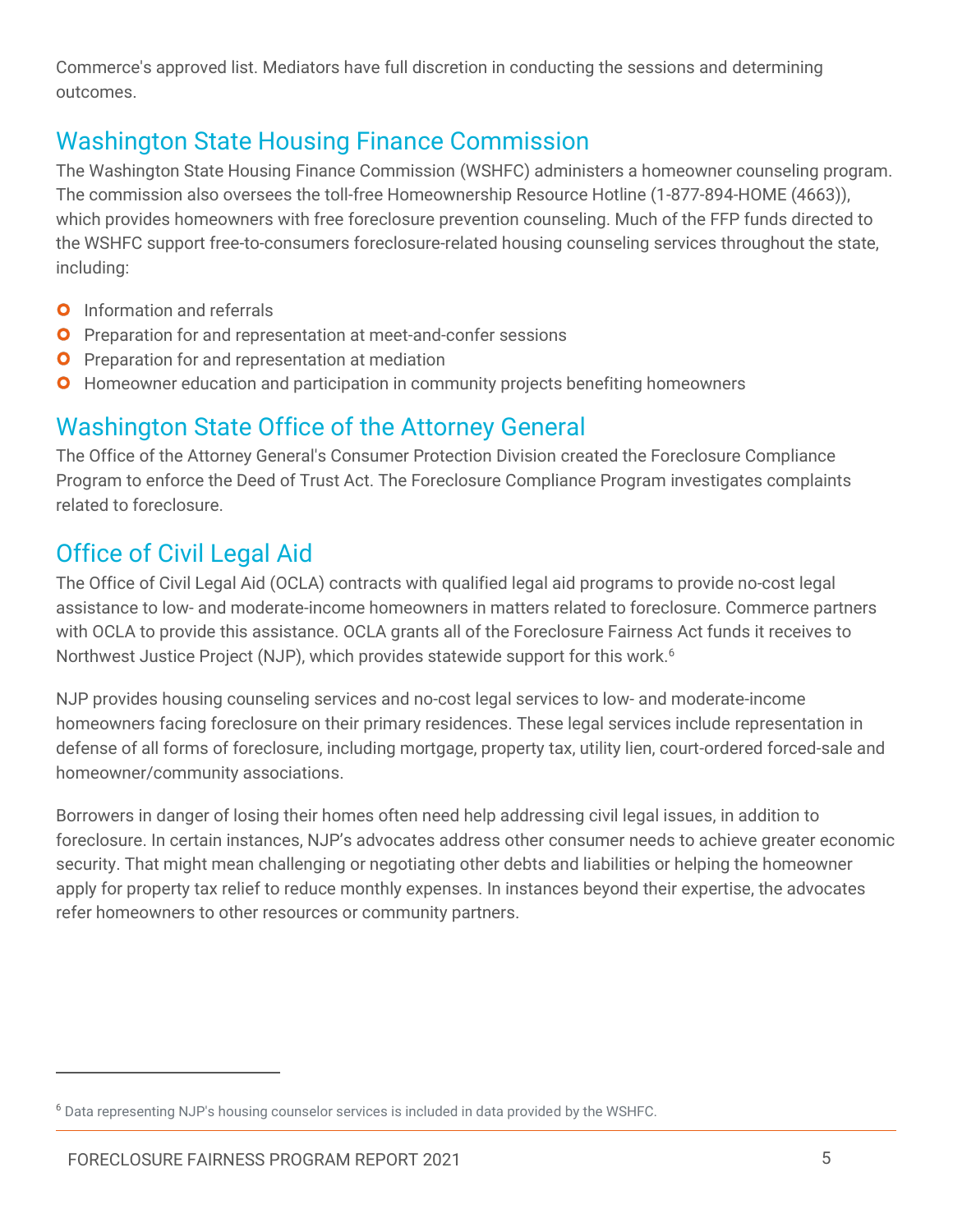# <span id="page-7-0"></span>Program outcomes

Program data is collected and presented in two ways:

- 1. Cumulative program data over the life of the program, from state fiscal year 2012 through 2021
- 2. Data from state fiscal year 2021

Singular fiscal year data does not always reflect the full impact on borrowers, neighborhoods and communities, as some mediations span several years. In some cases, the tables below compare data from the FFP's life to data from state fiscal year 2021 to provide a complete picture of program performance.

#### Special note on program data and performance

State fiscal year 2021 is the first full fiscal year affected by the COVID-19 pandemic. Due to this, the overall data specific to state fiscal year 2021 reflects abnormally low activity compared to previous years. For example, overall referrals to mediation in fiscal year 2021, as seen in Table 2, were the lowest in program history due to the federal protections provided by the CARES Act and other mortgage relief assistance. On the other hand, the number of clients served and referrals made by housing counselors to other service agencies were much higher than in previous years. The Washington State Housing Commission believes this is due to homeowners' financial uncertainty during the COVID-19 pandemic.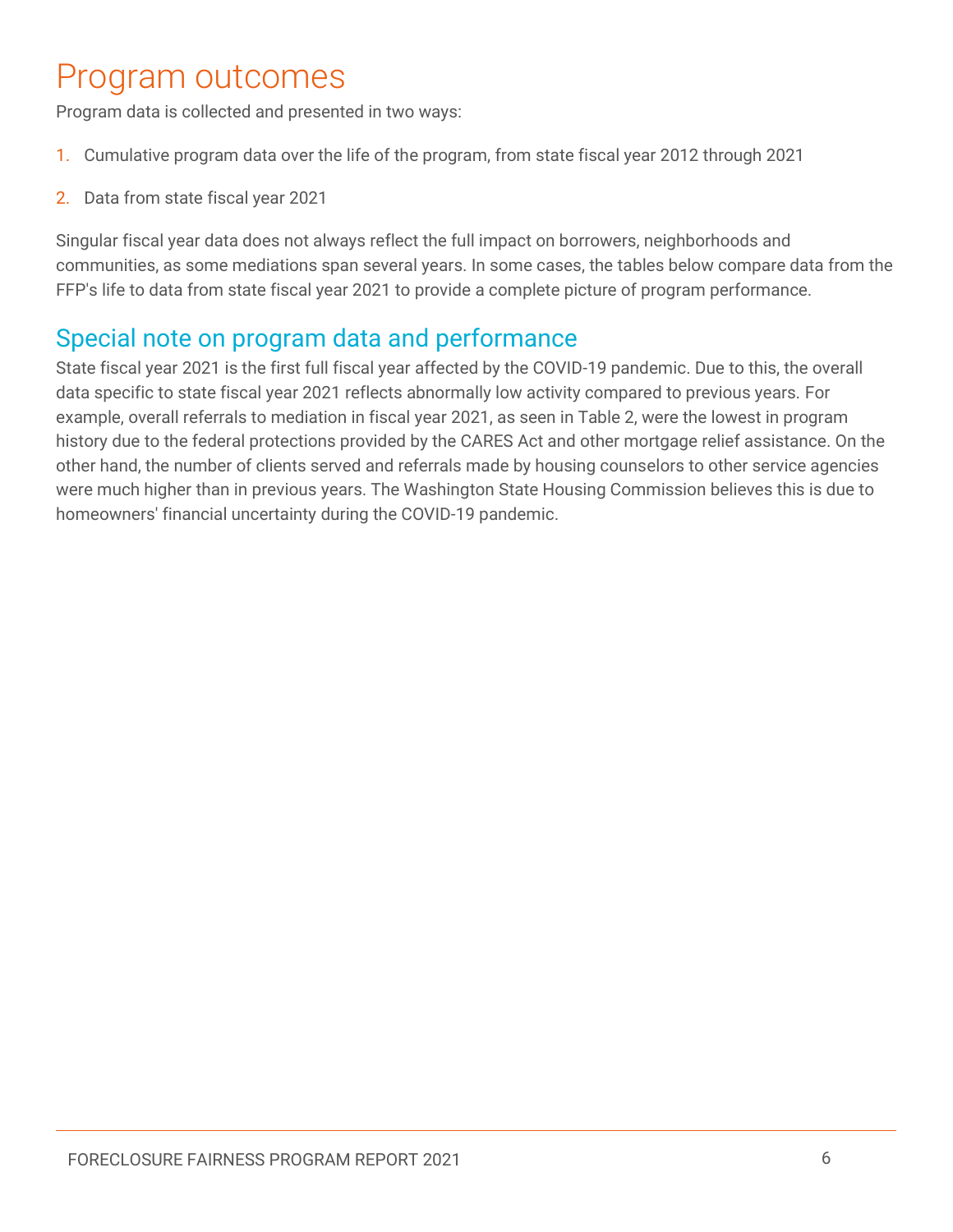### Program data

The following tables and figures, Tables 2-7, show data as required in statute. For a navigational guide through the data and the statutory reporting requirements, refer to Table 1 above. Table 2 is an overview of mediation referrals the FFP has received overall and specifically in state fiscal year 2021.

Table 2: Mediation referral cases since program start and state fiscal year 2021

| <b>Mediation referrals</b>                                                                                                                  | <b>Since program</b><br>start, SFY 2012-<br>2021 | SFY 2021 cases |
|---------------------------------------------------------------------------------------------------------------------------------------------|--------------------------------------------------|----------------|
| <b>Total mediation referrals received</b>                                                                                                   | 11,934                                           | $104*$         |
| <b>Referred by housing counselors</b>                                                                                                       | 5,198 (44%)                                      | 55 (53%)       |
| Referred by attorneys (private and civil legal aid)                                                                                         | 6,736 (56%)                                      | 49 (47%)       |
| Cases assigned to mediators (includes cases that have been<br>mediated, closed or currently pending an outcome)                             | 1,0784                                           | 92             |
| <b>Cases completed/closed</b>                                                                                                               | 1,4110                                           | 216            |
| Cases ineligible for mediation (typically because the<br>beneficiary was exempt or the referral missed the statutory<br>eligibility window) | 1,211                                            | 14             |

Source: Washington State Department of Commerce

\* Uncharacteristically low due to the protections provided to homeowners in the CARES Act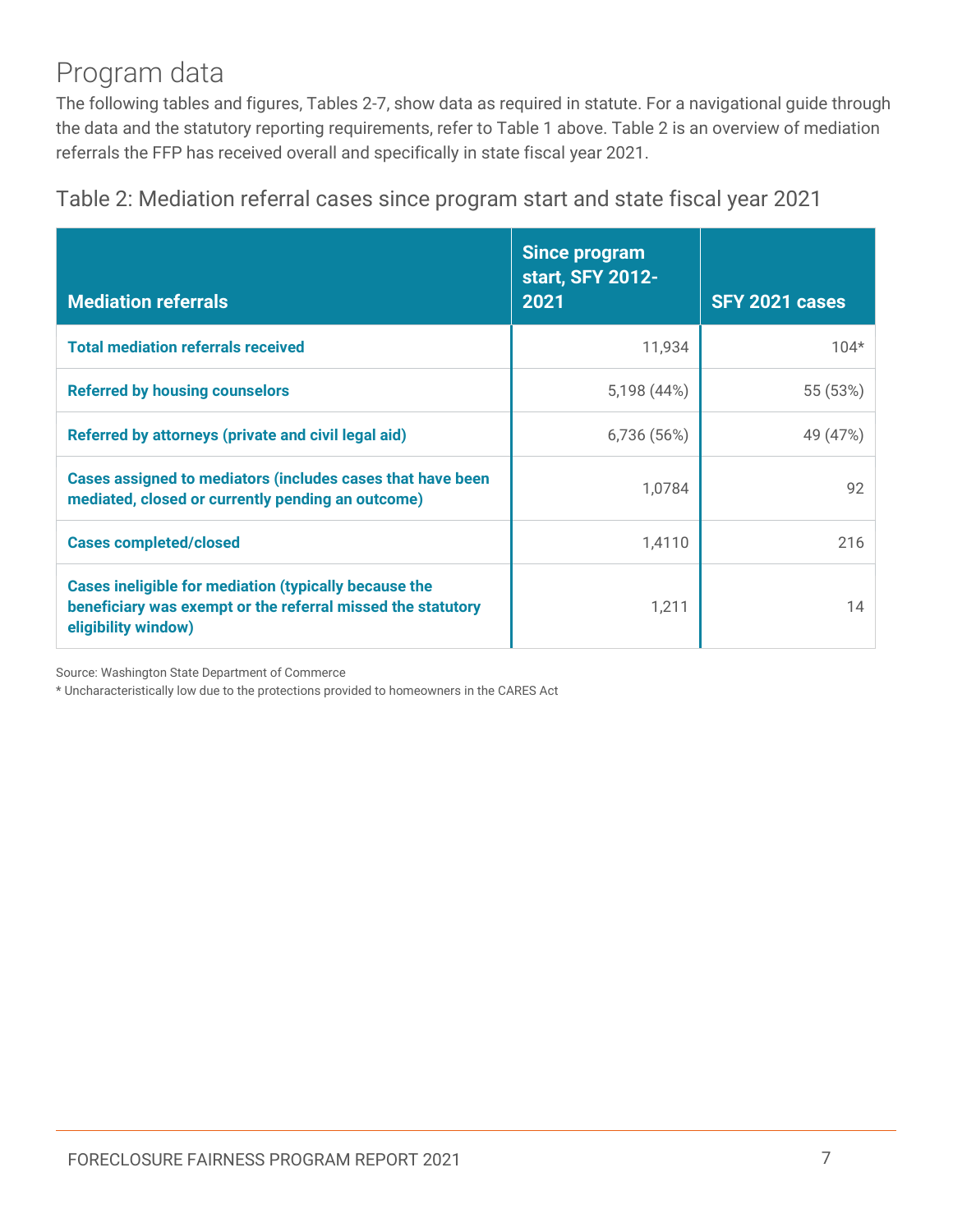Table 3: Housing counseling agencies' overall case outcomes**<sup>7</sup>**

| <b>Category description</b>                   | <b>Cases in SFY 2021</b> |  |  |
|-----------------------------------------------|--------------------------|--|--|
| <b>Outputs</b>                                |                          |  |  |
| <b>Clients</b>                                | 3,243                    |  |  |
| <b>Referrals to other services</b>            | 5,541                    |  |  |
| <b>Outcomes</b>                               |                          |  |  |
| <b>Pending outcomes (still in counseling)</b> | 643                      |  |  |
| <b>Withdrawals from counseling</b>            | 16                       |  |  |
| <b>Home retention arguments</b>               | 341                      |  |  |
| <b>Non-retention agreements</b>               | 26                       |  |  |
| <b>No agreements</b>                          | 160                      |  |  |
| <b>Foreclosures</b>                           | 3                        |  |  |

Source: Washington State Housing Finance Commission

 $7$  The number of "Clients" and "Referrals to other services" is significantly higher than previous years due to increased outreach by homeowners facing uncertainty during the COVID-19 pandemic.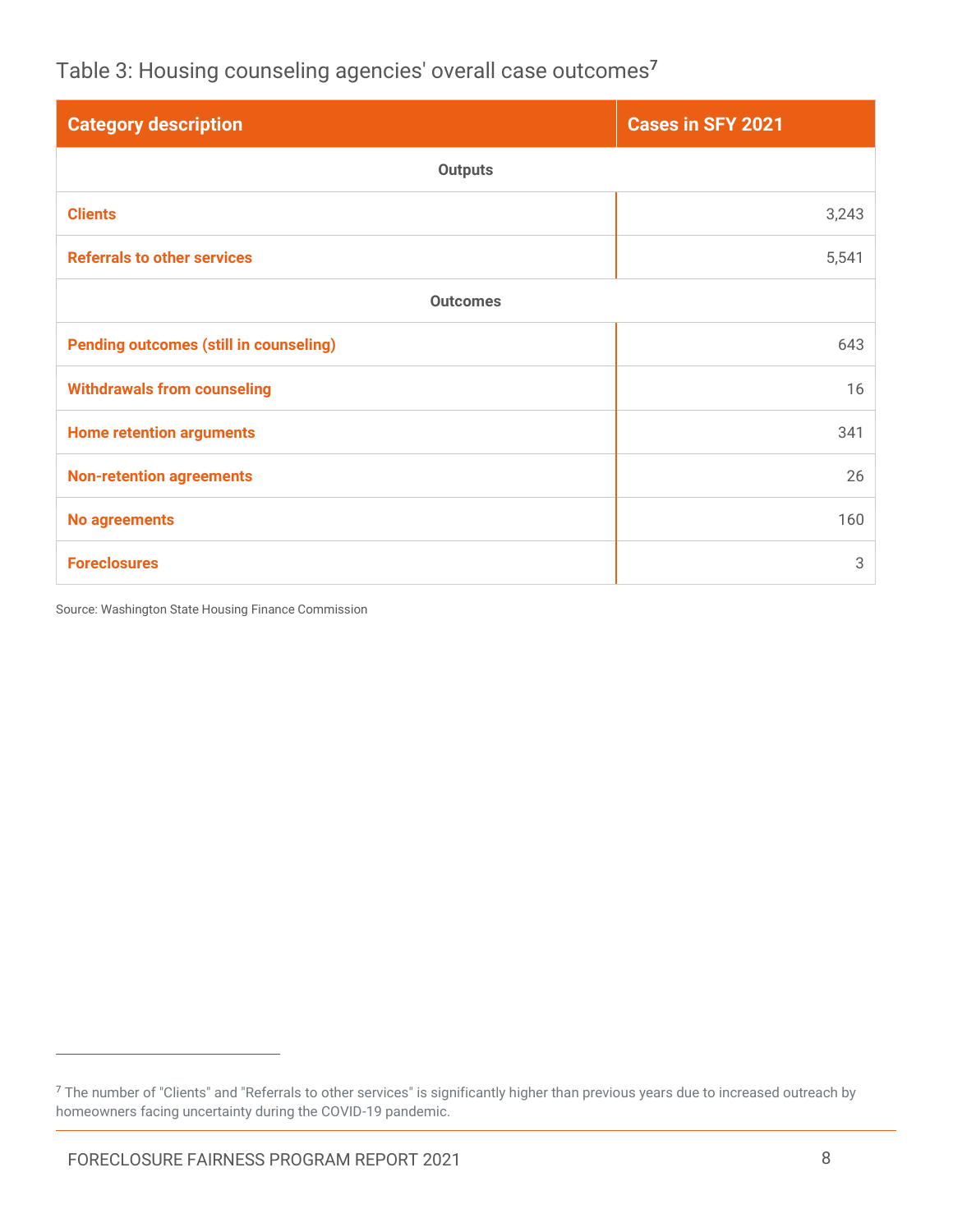Tables 4, 5 and 6 reflect the outcomes of cases certified since the program's inception, with state fiscal year 2021 results broken out. These tables contain data from the FFP database and include referrals from both housing counselors and private attorneys.

Table 4: Mediation session outcomes in cases where an agreement was reached

| <b>Outcomes</b>                                                                    | SFY 2012 - 2021 | <b>SFY 2021</b> |
|------------------------------------------------------------------------------------|-----------------|-----------------|
| Mediation session(s) occurred $-$ agreement reached                                | 3,084           | 66              |
| <b>Borrower stayed in home</b><br>(subcategories below are not mutually exclusive) | 2,381           | 54              |
| <b>Reinstatements</b>                                                              | 215             | $\overline{7}$  |
| <b>Repayments</b>                                                                  | 79              | 8               |
| <b>Extension</b>                                                                   | 204             | 5               |
| <b>Adjusted rate to fixed rate</b>                                                 | 230             | 1               |
| <b>Amortization extensions</b>                                                     | 521             | 15              |
| <b>Interest rate reductions</b>                                                    | 973             | 19              |
| <b>Principal reductions</b>                                                        | 118             | $\Omega$        |
| Monthly principal payment reductions                                               | 386             | 6               |
| Monthly interest payment reductions                                                | 273             | 5               |
| <b>Refinances</b>                                                                  | 68              | 5               |
| Other loan structures/modifications                                                | 919             | 13              |
| <b>Principal forbearances</b>                                                      | 178             | 4               |
| <b>Interest forbearances/write-offs</b>                                            | 47              | 3               |
| Fees and penalties forbearances/write-offs                                         | 36              | 1               |
| Other forbearances <sup>8</sup>                                                    | 73              | 3               |

Source: Washington State Department of Commerce

<sup>&</sup>lt;sup>8</sup> Because of the way the certification is structured, Commerce is not able to identify unique restrictions and modifications.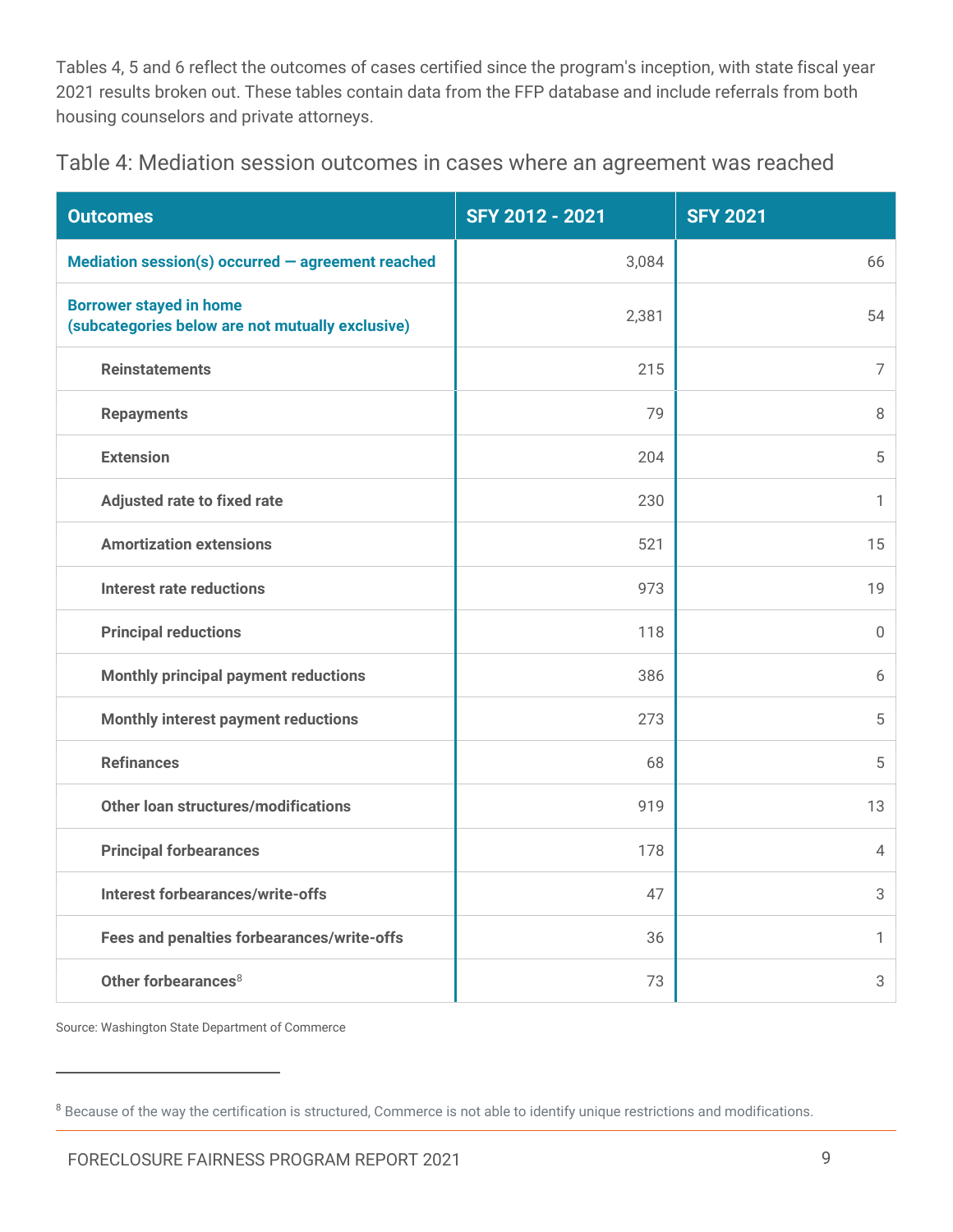#### Table 5: Outcomes in cases in which no mediation occurred

| <b>Outcomes in which no mediation occurred</b>                                  | SFY 2012-2020 | <b>SFY 2021</b> |
|---------------------------------------------------------------------------------|---------------|-----------------|
| Number of cases in which no mediation occurred                                  | 4,281         | 114             |
| Home-retention agreement reached before session                                 | 2,274         |                 |
| Non-retention agreement reached before session                                  | 303           |                 |
| <b>Borrower withdrawal from mediation (not included in</b><br>other categories) | 681           |                 |

Source: Washington State Department of Commerce

#### Table 6: Mediation session outcomes in cases in which borrower did not stay in home

| Non-retention (categories are not mutually<br>exclusive) | SFY 2012-2021 | <b>SFY 2021</b> |
|----------------------------------------------------------|---------------|-----------------|
| <b>Deeds in lieu</b>                                     | 55            |                 |
| <b>Short sales</b>                                       | 237           |                 |
| <b>Voluntary surrenders</b>                              | 48            |                 |
| <b>Cash for keys</b>                                     | 30            |                 |
| <b>Other non-retention agreements</b>                    | 449           |                 |

Source: Washington State Department of Commerce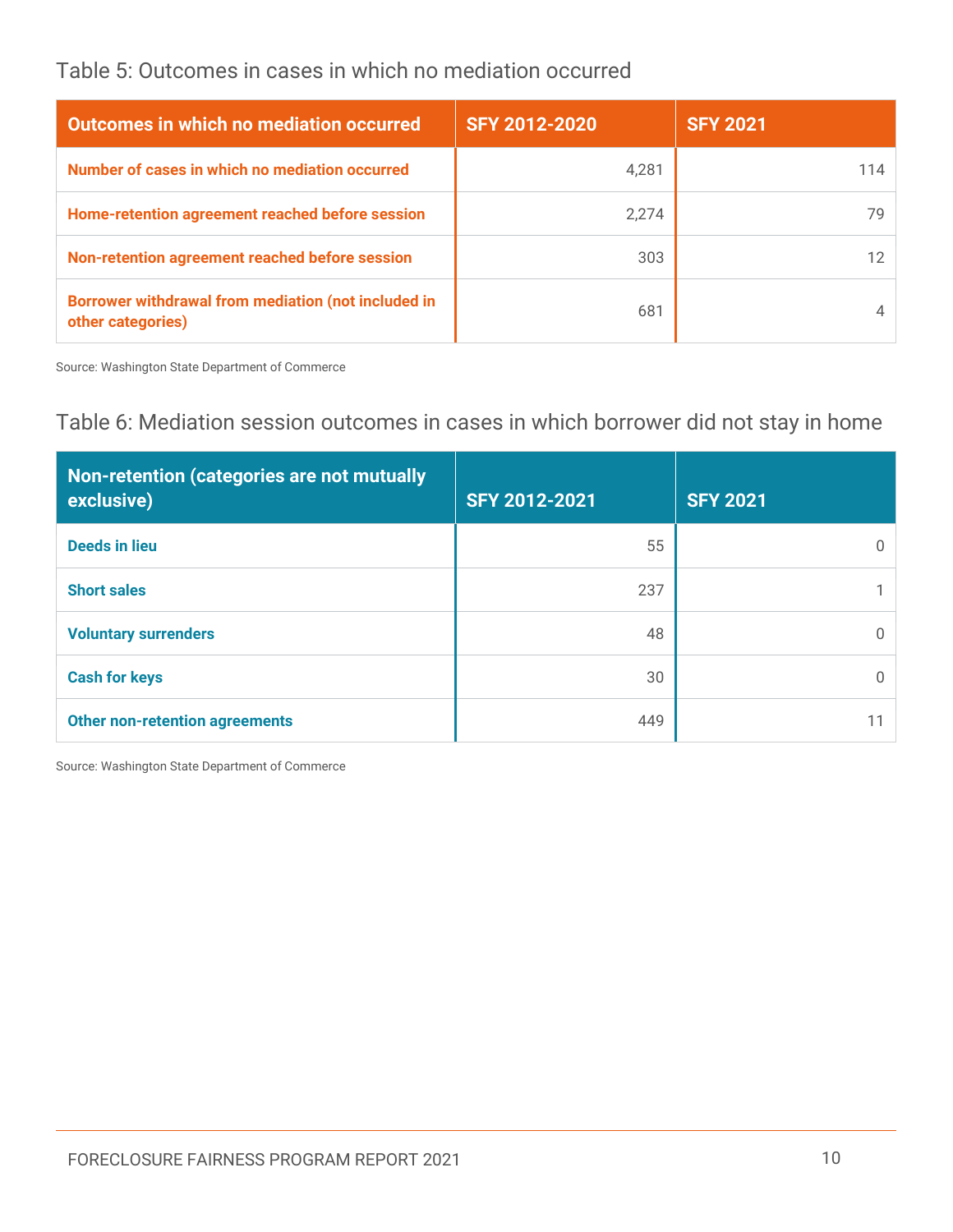Table 7: Mediation session outcomes in cases with findings of not in good faith

| Findings of not in good faith                                 | SFY 2012 - 2021 | <b>SFY 2021</b> |
|---------------------------------------------------------------|-----------------|-----------------|
| Borrower not in good faith <sup>9</sup>                       | 1,067           |                 |
| <b>Beneficiary not in good faith</b>                          | 347             |                 |
| Both borrower and beneficiary not in good faith <sup>10</sup> | 31              |                 |

Source: Washington State Department of Commerce

<sup>&</sup>lt;sup>9</sup> Typically reported reasons for lack of good faith for either or both the borrower and beneficiary include: Lack of timely or accurate provisioning of documents to the mediator or other party; failure to appear at or participate in mediation; failure to pay the mandated share of the mediation fee; beneficiary's representative was not authorized to make binding decisions.

<sup>&</sup>lt;sup>10</sup> Even though the certification specifically tracks parties "not in good faith," multiple outcomes are not explicitly tracked as being in "good faith."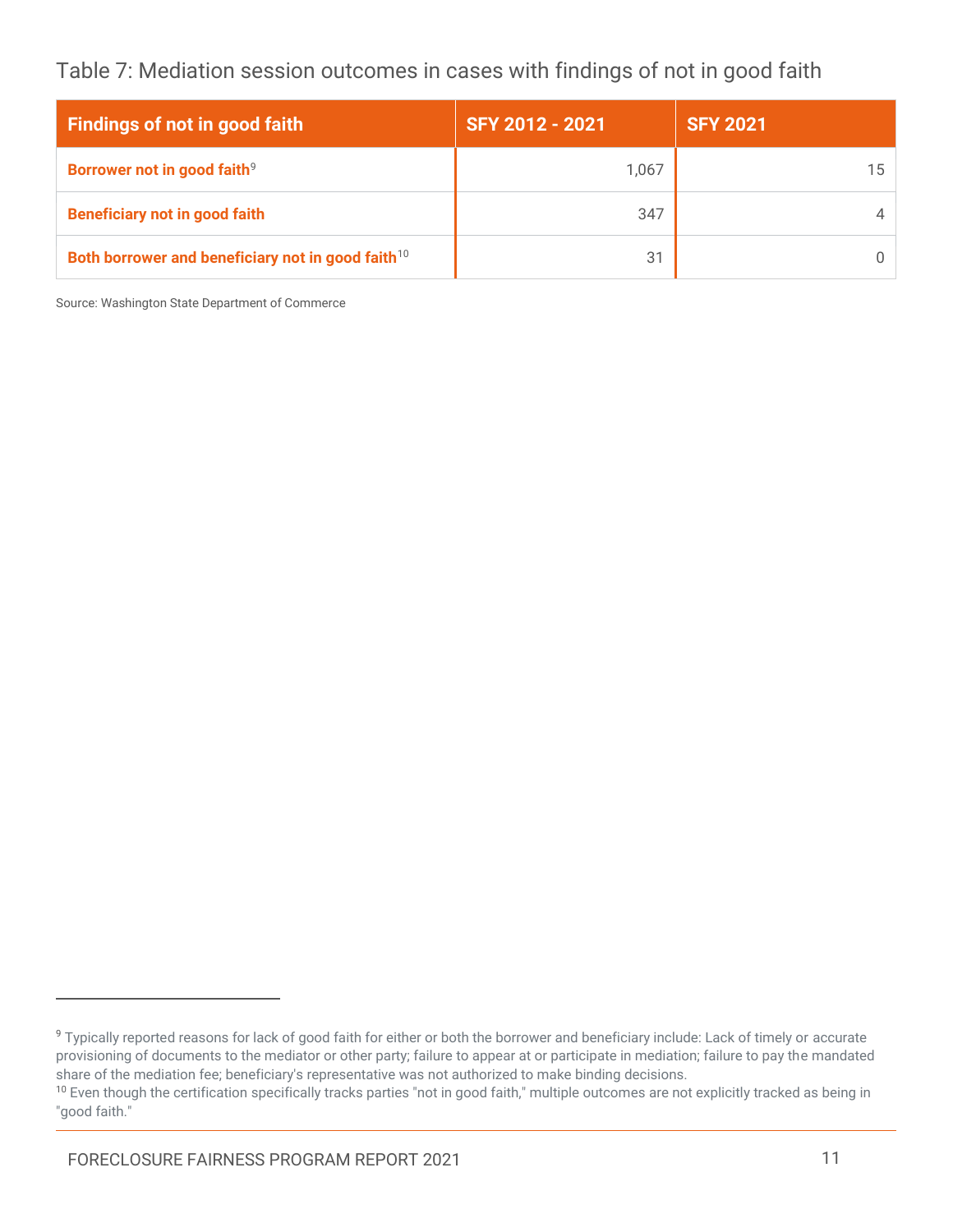# <span id="page-13-0"></span>Challenges and programmatic opportunities

During state fiscal year 2021, the number of foreclosures and referrals to mediation decreased significantly due to protections provided to homeowners in the CARES Act. In state fiscal year 2019, the most recent full year before COVID-19, there were 140 quarterly referrals on average. During state fiscal year 2021, the average was 26. While the number of referrals for mediation dropped significantly, the legal aid and housing counselor organizations have experienced an increase in the number of calls from homeowners seeking to understand their options. With many pandemic-related homeowner protections due to expire, the state faces the possibility of a significant increase in foreclosures and referrals for mediation.

It is hard to predict when the program will see an increase in referrals that address default and foreclosure actions or how much volume will increase. It is possible that many who were in foreclosure before seeking forbearance and those unable to address the issues that led to entering forbearance will need to seek housing counseling, civil legal aid or mediation assistance. However, the program expects that the forbearance protections provided time to resolve the issues that led to entering forbearance for some homeowners.

# CARES Act (2020) and forbearance

The CARES Act and other federal and state actions provided significant protections for most homeowners facing foreclosure. The CARES Act covered all federally-backed mortgages, which are about 90% of mortgages in Washington, according to estimates from the Department of Financial Institutions. The act provided a mortgage payment forbearance option for eligible borrowers who have suffered a financial hardship due to the COVID-19 pandemic.<sup>11</sup> Forbearance is a postponement of mortgage payments but does not forgive the debt. Once borrowers exit forbearance, options vary depending on the borrower's situation and the options their lender is able or willing to provide. In situations where there does not seem to be a mutually beneficial option for the lender and borrower, a referral to mediation through the FFP is one way the borrower may avoid foreclosure.

People who have not requested a forbearance option due to the pandemic can do so from Oct. 1, 2021, until the end of the COVID-19 national emergency. The initial forbearance period will last up to six months and can be extended another six months if the initial period expires during the pandemic. This applies to all FHA, VA and USDA borrowers.<sup>12</sup> The multiple extensions of these protections provided significant safeguards for homeowners facing foreclosure and eviction throughout the pandemic. However, with many people expected to exit forbearance beginning in January 2022, a significant rise in referrals is likely to occur.

Table 8 shows the timelines for forbearance protections, depending on when the borrower initially entered into forbearance. This table includes the possible forbearance timelines from the beginning of the pandemic to the most recent change made on Sept. 27, 2021.

<sup>&</sup>lt;sup>11</sup> HUD "CARES Act Forbearance Fact Sheet," [IACOVID19FBFactSheetConsumer.pdf \(hud.gov\)](https://www.hud.gov/sites/dfiles/SFH/documents/IACOVID19FBFactSheetConsumer.pdf)

<sup>&</sup>lt;sup>12</sup> U.S. Department of Housing and Urban Development, "Mortgagee Letter 2021-24," ML - [C19 FB HECM Extension \(6\) 9.21.21 \(hud.gov\)](https://www.hud.gov/sites/dfiles/OCHCO/documents/2021-24hsngml.pdf?utm_medium=email&utm_source=govdelivery)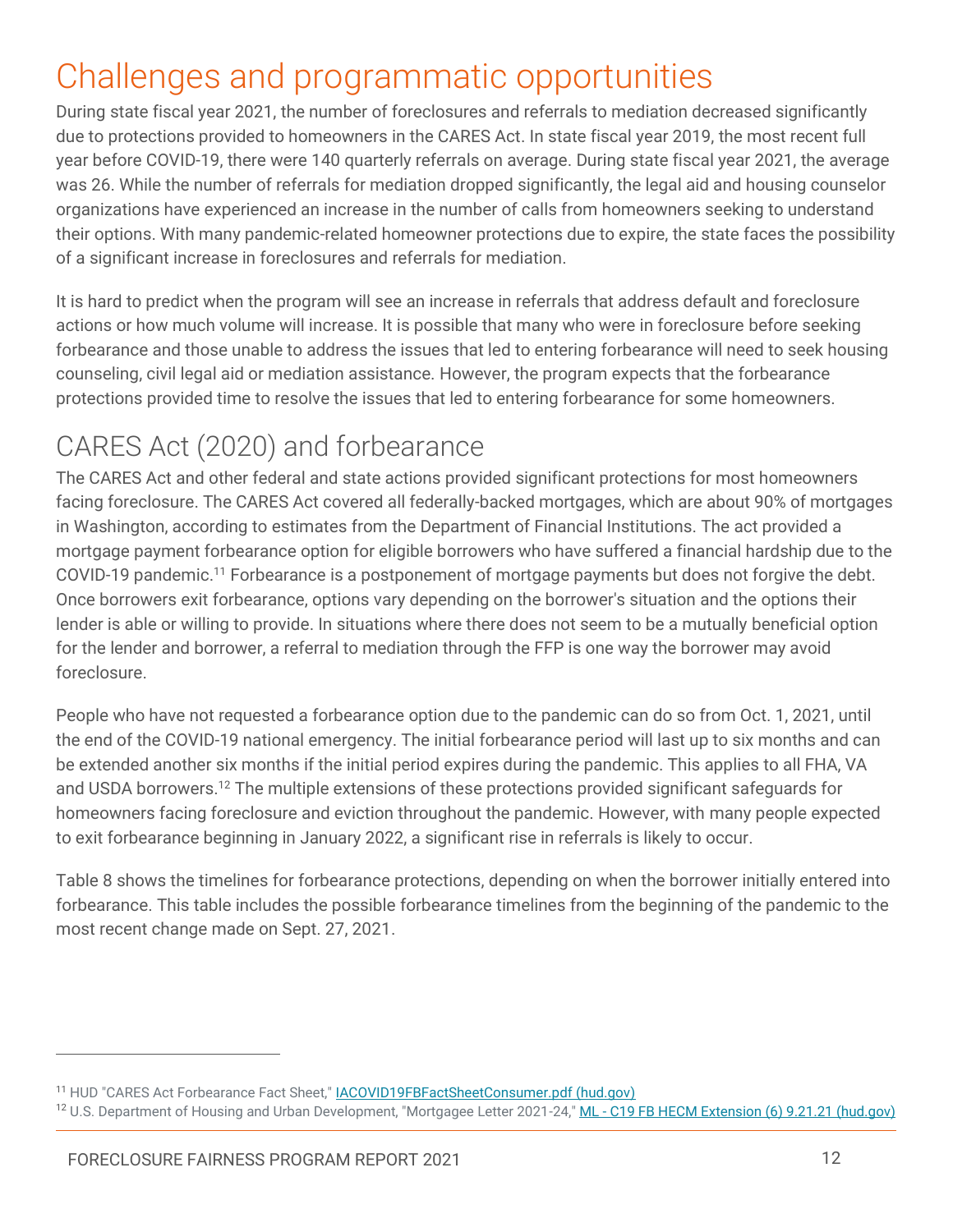Table 8: COVID-19 forbearance timelines

| <b>Initial</b><br>forbearance date                        | <b>Initial</b><br>forbearance<br>period | <b>Additional</b><br>forbearance<br>period                                                                                         | <b>Forbearance</b><br><b>extensions</b>   | <b>Maximum</b><br>forbearance<br>period                                                                  |
|-----------------------------------------------------------|-----------------------------------------|------------------------------------------------------------------------------------------------------------------------------------|-------------------------------------------|----------------------------------------------------------------------------------------------------------|
| March 1-June 30,<br>2020                                  | Up to 6 months                          | Up to 6 months                                                                                                                     | Up to 6 months (in 3<br>month increments) | Up to 18 months                                                                                          |
| July 1-Sept. 30,<br>2020                                  | Up to 6 months                          | Up to 6 months                                                                                                                     | Up to 3 months                            | Up to 15 months                                                                                          |
| Oct. 1, 2020-June<br>30, 2021                             | Up to 6 months                          | Up to 6 months                                                                                                                     | None                                      | Up to 12 months                                                                                          |
| <b>July 1-Sept. 30,</b><br>2021                           | Up to 6 months                          | Up to 6 months                                                                                                                     | <b>None</b>                               | Up to 12 months                                                                                          |
| Oct. 1, 2021-End of<br>the COVID-19<br>national emergency | Up to 6 months                          | Up to 6 months (if<br>the initial<br>forbearance will be<br>exhausted and<br>expires during the<br>COVID-19 national<br>emergency) | None                                      | Up to 12 months (if<br>the borrower is<br>eligible for the<br>additional COVID-19<br>forbearance period) |

Source: U.S. Department of Housing and Urban Development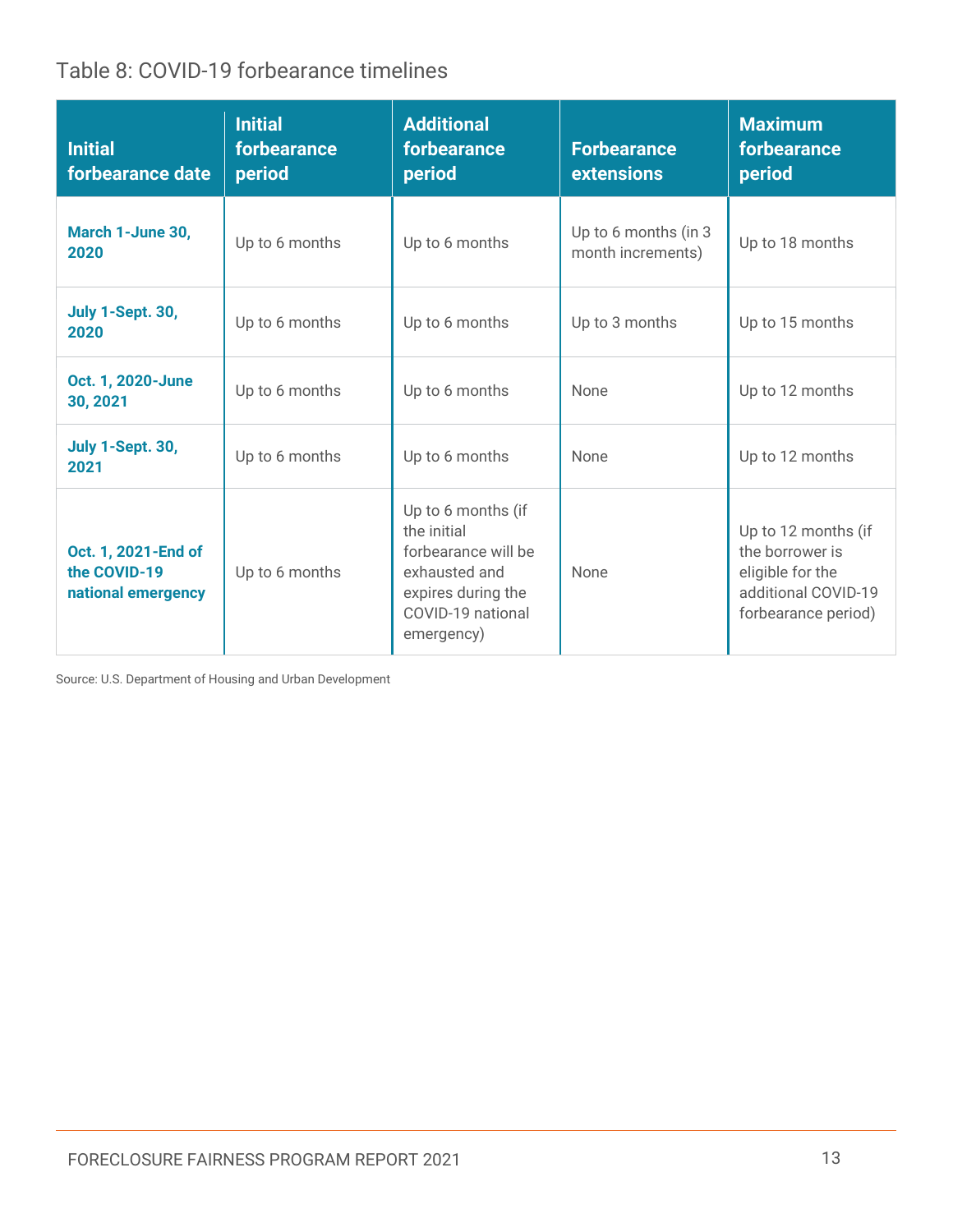## The American Rescue Plan Act (2021)

The American Rescue Plan,<sup>13</sup> signed into law by President Joe Biden in March 2021, is a \$1.9 trillion investment in the U.S. economy to assist with COVID-19 pandemic recovery efforts.<sup>14</sup> The American Rescue Plan builds upon federal legislation introduced in 2020 by the Trump administration to assist with the economic response to the pandemic, such as the CARES Act and the Consolidated Appropriations Act. The American Rescue Plan provides several types of financial relief to eligible U.S. and Washington residents, including the Homeowner Assistance Fund (HAF). The HAF establishes a large funding pool for each state to assist struggling homeowners through loans and grants to catch up with their mortgage payments.<sup>15</sup>

#### Homeowner Assistance Fund (HAF)

The U.S. Department of the Treasury characterizes the HAF as a tool to prevent mortgage delinquencies and defaults, foreclosures, loss of utilities or home energy services, and displacement of homeowners experiencing financial hardship after Jan. 21, 2020.<sup>16</sup> The American Rescue Plan allotted \$9.3 billion to the program, \$173.1 million of which is being awarded to Washington.<sup>17</sup> The Legislature authorized Commerce to use these funds to assist Washington residents dealing with housing crises. Commerce, the Washington State Housing Finance Commission, and other housing agencies have worked together to plan for the distribution and utilization of these funds.

The current structure of the HAF program involves the creation of a pilot program in the first half of state fiscal year 2022, with 10% of the funds directly available for the pilot and the rest of the funds available through 2025. The public comment period for the pilot program and the overall utilization of these funds was in June 2021.

#### **HAF pilot plan (2021)**

 $\overline{a}$ 

The state partners have two goals for the HAF pilot,<sup>18</sup> both of which are directed and led by guidance from the U.S. Treasury. These goals are intended to be broad, and ongoing adjustments to both the pilot and final program are expected. The two goals for the HAF pilot are:

3. To maintain and increase Washington's existing network of foreclosure support for all homeowners and begin offering direct financial foreclosure prevention assistance to homeowners earning up to 150% of the Area Median Income (AMI). The HAF pilot will also include a specific focus on homeowners who could not receive forbearances during the COVID-19 pandemic and homeowners facing an imminent loss of housing.

<sup>&</sup>lt;sup>13</sup> H.R. 1319, "American Rescue Plan Act of 2021,[" https://www.congress.gov/bill/117th-congress/house-bill/1319/all](https://www.congress.gov/bill/117th-congress/house-bill/1319/all-actions?overview=closed#tabs)[actions?overview=closed#tabs](https://www.congress.gov/bill/117th-congress/house-bill/1319/all-actions?overview=closed#tabs)

<sup>&</sup>lt;sup>14</sup> NCSL, "The American Rescue Plan Act Provisions," [The-American-Rescue-Plan-Act-Provisions\\_v01.pdf \(ncsl.org\)](https://www.ncsl.org/Portals/1/Documents/statefed/The-American-Rescue-Plan-Act-Provisions_v01.pdf)

<sup>&</sup>lt;sup>15</sup> The White House, "The American Rescue Plan," [American-Rescue-Plan-Fact-Sheet.pdf \(whitehouse.gov\)](https://www.whitehouse.gov/wp-content/uploads/2021/03/American-Rescue-Plan-Fact-Sheet.pdf)

<sup>&</sup>lt;sup>16</sup> U.S. Department of the Treasury, "Homeowner Assistance Fund," [https://home.treasury.gov/policy-issues/coronavirus/assistance](https://home.treasury.gov/policy-issues/coronavirus/assistance-for-state-local-and-tribal-governments/homeowner-assistance-fund)[for-state-local-and-tribal-governments/homeowner-assistance-fund](https://home.treasury.gov/policy-issues/coronavirus/assistance-for-state-local-and-tribal-governments/homeowner-assistance-fund)

<sup>&</sup>lt;sup>17</sup> U.S. Department of the Treasury, "Homeowner Assistance Fund: Data and Methodology for State and Territory Allocations," [Homeowner Assistance Fund Data and Methodology clean20210414 \(treasury.gov\)](https://home.treasury.gov/system/files/136/HAF-state-territory-data-and-allocations.pdf)

<sup>&</sup>lt;sup>18</sup> From Department of Commerce "American Rescue Plan Act - Homeowner Assistance Fund - PROGRAM PILOT," (July 1, 2021)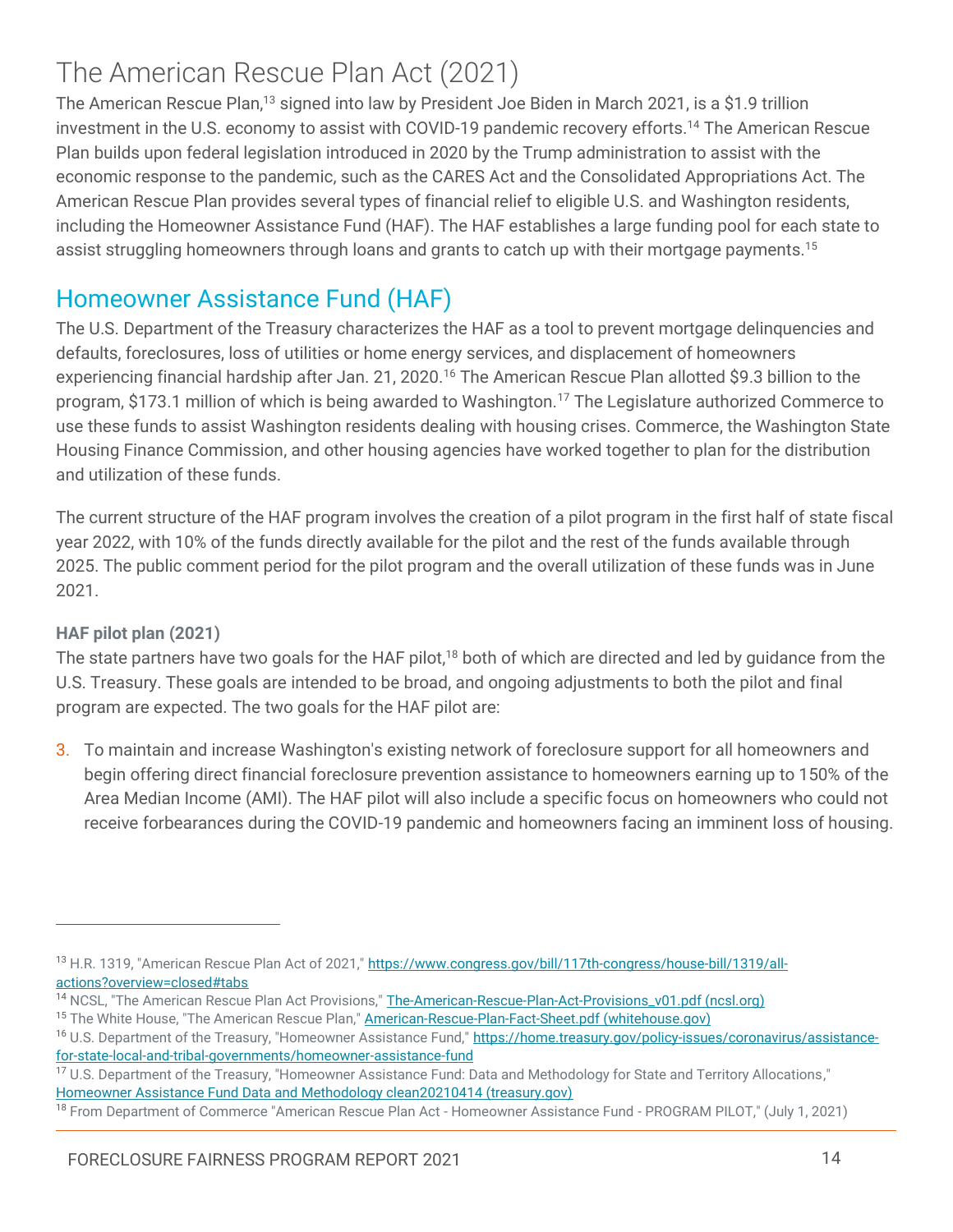4. To inform planning for and design of the final HAF program, with the intent to submit a formal program plan to Treasury by Dec. 31, 2021 (subject to change).

The pilot is the first step in the overall distribution of the \$173.1 million available to assist Washington homeowners. Given the proven success of Washington's foreclosure prevention network and the FFP, the HAF pilot will bring immediate relief. It will also serve as the necessary foundation to build the full HAF program using the remainder of Washington's funds under the American Rescue Plan Act.

The funding distribution structure of the HAF pilot program is expected to be complete in late 2021, with the distribution of the first funds occurring shortly after that. However, once the program begins the distribution process, there may be a shortfall in funding for significant program components, including legal aid and housing counseling.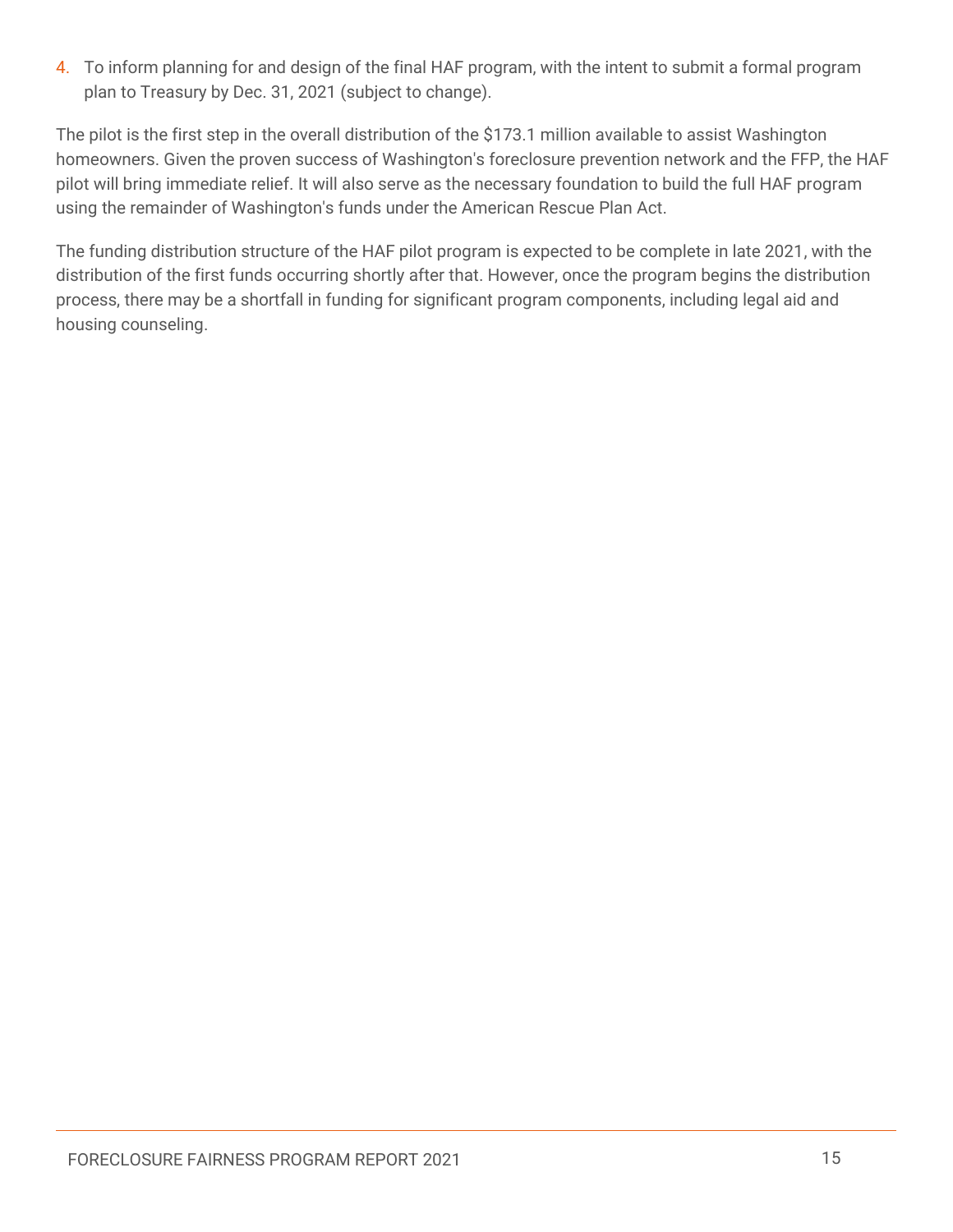# <span id="page-17-0"></span>Moving forward

Although the immediate future of the foreclosure climate in Washington remains unknown, the program is making plans to increase capacity to meet higher demands, if necessary. There are also a series of program improvements and developments that have been made or are being implemented to assist with the future facilitation of the program.

# ESHB 1108 (2021)

During the 2021 legislative session, the Legislature passed ESHB 1108.<sup>19</sup> ESHB 1108 makes several changes to the FFP, both in response to the direct effects of the COVID-19 pandemic and recommendations made in the state fiscal year 2020 FFP Report. This legislation contains several changes to the program, which took effect immediately upon signing due to emergency clause. Outlined below are the changes ESHB 1108 made to the Foreclosure Fairness Program and what the program has done to integrate the changes:

- $\mathbf O$ **Removal of owner-occupied requirement:** ESHB 1108 removes the owner-occupied requirement from the eligibility criteria for a referral, except if the borrower is a successor-in-interest. This change was included in the bill's emergency clause and took effect immediately upon signing in May 2021. The definition of residential real property, in terms of the FFP, includes properties of up to four units, whether or not the property is occupied. Due to this change, the referral form produced by Commerce and used by referrers was updated to clarify the change in eligibility criteria. Program staff also alerted referrers, borrower representatives and mediators of the expanded eligibility criteria for referrals.
- O **Ineligibility revision:** Expands ineligibility of referrals if the property is vested in a partnership, corporation or limited liability company when the notice of default is issued. If the property is vested when the notice of default was issued, the lenders to these properties cannot be mandated to engage in mediation.
- O **Beneficiary exemption update:** The updated rules surrounding beneficiary exemption are three-fold. ESHB 1108 addresses a revision in fee exemptions for calendar years 2021 and 2022, mediation exemptions for calendar years 2021 and 2022, and an updated exemption structure beginning in 2023.

Before ESHB 1108 was introduced, beneficiaries could apply for exemption from paying fees into the FFP if they recorded fewer than 50 notices of trustee sales in Washington during the previous calendar year. The CARES Act became law at the end of March 2020, and foreclosures in Washington plummeted for the last three quarters of calendar year 2020. The significant drop in foreclosure activity allowed for the possibility that many institutions to whom this exemption would not normally apply qualified for an exemption for calendar year 2021. After the passage of ESHB 1108, FFP staff requested beneficiaries resubmit fee and mediation exemptions, previously submitted in January 2021, to reflect their 2019 records instead of their 2020 records. When foreclosure numbers decreased in 2020, institutions that typically would not qualify for the exemption suddenly did. The exemption was created without the forethought of a pandemic. The response to that

<sup>&</sup>lt;sup>19</sup> ESHB 1108 was codified as Chapter 151, Laws of 2021. The session law is availabl[e at this link.](https://app.leg.wa.gov/billsummary?BillNumber=1108&Year=2021&Initiative=false) You can also view a legislative report produced by Commerce on our website: [Washington State Foreclosure Fairness Program.](https://www.commerce.wa.gov/building-infrastructure/housing/foreclosure-fairness/)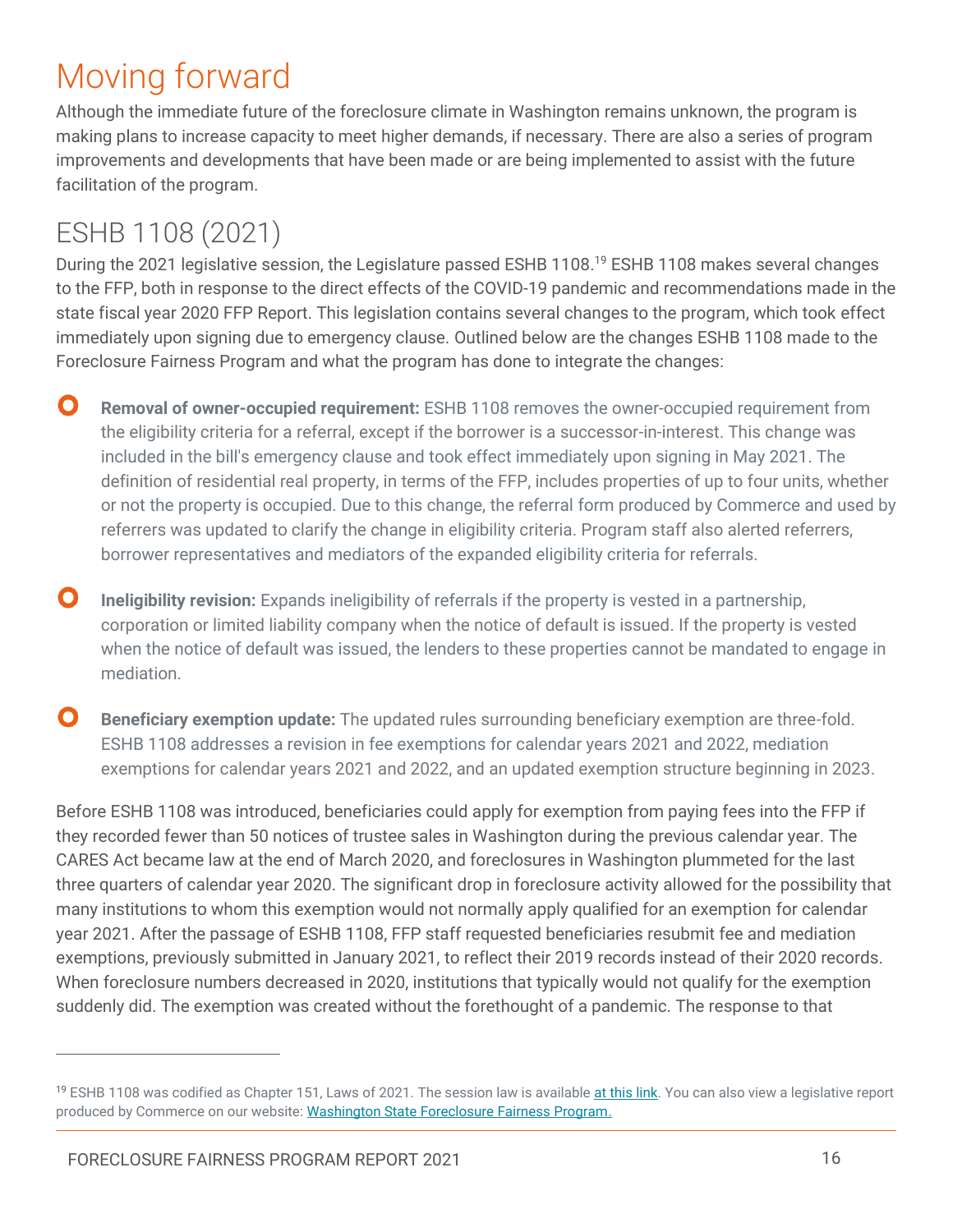pandemic created a situation where institutions that would not otherwise have been exempted from the fees and mediation would be exempted as a result of external forces on their business volume, rather than normal business volume. This change means these institutions are again required to pay fees into the FFP account.

The language of the bill includes the following:

- O **Fee exemption:** Only financial institutions recording fewer than 50 notices of trustee sales in the 2019 calendar year qualify for a fee exemption for the 2021 and 2022 calendar years.
- $\mathbf{O}$ **Mediation exemption:** Only financial institutions that were not beneficiaries of deeds of trust in more than 250 trustee sales of residential real property in the 2019 calendar year qualify for an exemption from mediation in the 2021 and 2022 calendar years.
- $\mathbf{O}$ **Funding mechanism change:** Beginning Jan. 1, 2022, the funding mechanism for the FFP will be based on the number of notices of default a beneficiary issues, instead of the number of notices of trustee sales recorded. This change rectifies the funding shortfalls of the FFP, an issue that was evident before the COVID-19-related decrease in foreclosures. This new fee will be set at \$250 per NOD recording, and beneficiaries will remit a lump-sum payment to the program quarterly.
- $\mathbf{O}$ **Future fee exemption structure:** Beginning Jan. 1, 2023, fee exemption status will be based on the number of notices of default a beneficiary issued in the previous calendar year. Currently, fee exemptions are based on the number of notices of trustee sales. In 2023, financial institutions seeking an exemption from FFP fees must record fewer than 250 notices of default in the previous calendar year to qualify.

The personal information of borrowers obtained by Commerce included in notices of defaults is exempt from public disclosure to protect homeowners' privacy.

# The future of mediation is virtual

The COVID-19 pandemic is changing how the world operates in various ways. One of these major changes is the use of virtual and remote business tools. Since the inception of the Foreclosure Fairness Program in 2011 and the ultimate beginning of the program in 2012, mediators were assigned eligible cases based on their specified county-based service areas. However, this structure created incomplete representation for Washington's rural counties due to the lack of mediators residing in or near those areas. Therefore, if all parties agree, Commerce interprets the current statutes to allow virtual mediations. Virtual mediation allows borrowers to access the program with mobility or transportation challenges. If virtual mediation is requested and accepted, the mediator would still be selected based on their county service area.

Ultimately, the program aims to maintain a virtual option for all mediation cases if all parties agree. Accordingly, Commerce is implementing changes that allow virtual mediation in any county if the mediator and all parties have agreed to the virtual option. However, as the current FFA statute states, the borrower will continue to have the right to request in-person mediation in the county in which they reside.

Throughout the pandemic, Commerce provided regular guidance to FFA mediators on conducting mediations in compliance with the governor's safety guidelines. As a result, since the pandemic began, almost all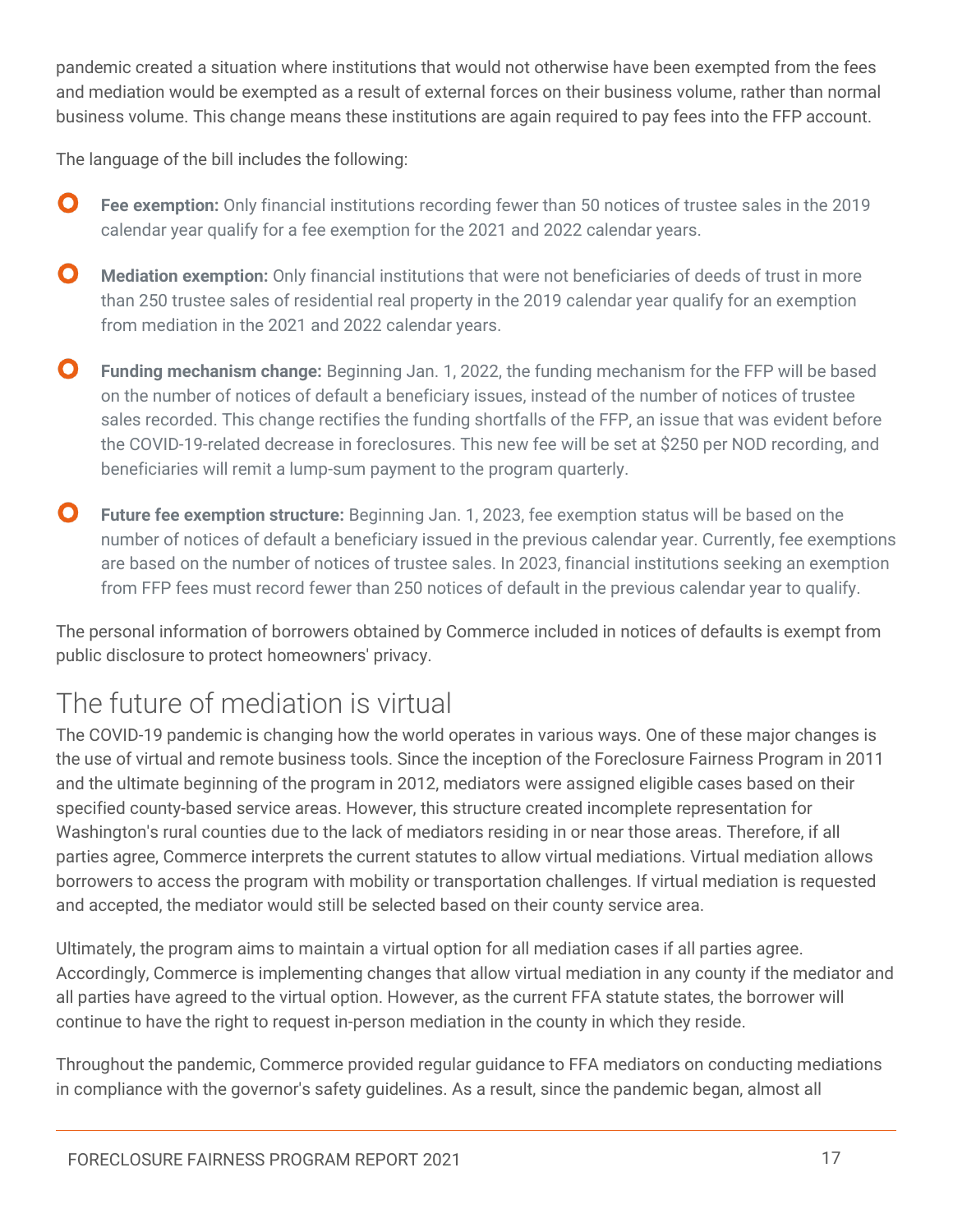mediations were virtual with parties participating by phone or video conference platform. The pandemic forced full integration of virtual environments, which means that previously underserved smaller and rural counties now have greater access to mediation through virtual sessions.

# New program database implementation

Commerce has been developing a new mediation database throughout state fiscal year 2021. The new database will help process referrals and certifications more efficiently and streamline the process by incorporating a self-service component for external users. External users will be able to enter referral information directly into the database, increasing Commerce efficiency because staff will no longer be required to transcribe information from a digital referral form into the database. This new system is a direct investment in the overall program and will be a much-needed tool once foreclosure mediation referrals increase.

#### Improvements of the new database

Through an approved SAW account, external users will be able to make the following actions directly:

- **O** Referrers will be able to submit mediation referrals.
- **O** Mediators will be able to submit case certifications.
- **O** Beneficiaries will be able to submit quarterly fee reports.
- **O** Beneficiaries will be able to file fee and mediation exemption requests.

Commerce staff are using the new FFP database internally. External testing will begin toward the end of 2021 or in early 2022. Once the testing phase concludes, the official external launch of the database is planned for 2022 for all referrers, mediators and beneficiaries. The external launch timeline is subject to change based on the findings made during the external testing period.

### New mediator onboarding and training

Currently, the program's mediators have sufficient capacity to meet program needs as the state returns to pre-COVID activity levels. However, with the real possibility that referrals will rise significantly as forbearances end and recognizing a low attrition rate as mediators retire, the program is preparing to bring on new mediators as needed. Having consulted with Dispute Resolutions Centers and independent mediators already with the program, we are developing a new web-based on-demand training to orient new mediators and provide current mediators an opportunity to update their knowledge base. The program intends to recruit and train mediators as needed to increase capacity.